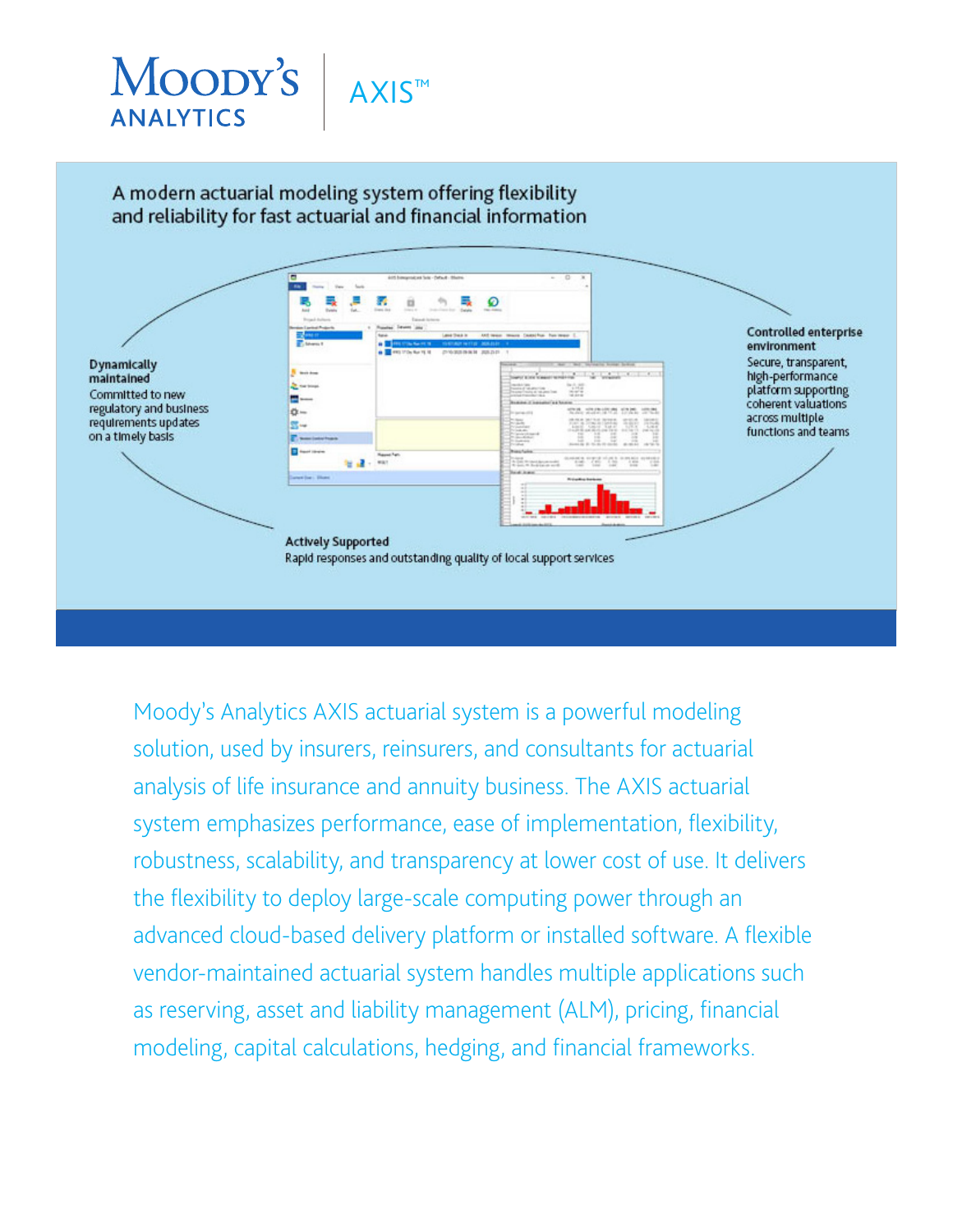#### Deploy large-scale computing power for actuarial and financial analysis

- » Project future monthly cash flows from starting liabilities and invested assets, for up to 100 years.
- » Generate current-date valuation results on large seriatim data files for actuarial reserves and financial reporting on multiple bases simultaneously.
- » Evaluate blocks of business using deterministic or stochastic projections of profitability and movements in surplus; evaluate the impact of reinsurance or changes in premiums and other plan values.
- » Benefit from the fully integrated modules for insurance and annuity products, in-force assets, and reinvestment strategies.
- » Collaborate effectively in enterprise modeling environment exploiting built in tools to support model governance, control, and auditability.
- » Integrate with the market leading capabilities of our Scenario Generator.
- » Integrate with our RiskIntegrity<sup>™</sup> solution for IFRS 17 for a highly automated end-to-end solution for IFRS 17.
- » Enjoy comprehensive client support included as part of standard product licensing.

|                                  |            |                                               | <b>COLOR</b>                   |              |              |                                                    |        |
|----------------------------------|------------|-----------------------------------------------|--------------------------------|--------------|--------------|----------------------------------------------------|--------|
| el,<br>File<br>Home<br>View      | Tools      | AXIS EnterpriseLink Solo - Default - Elliotm  |                                |              |              | □                                                  | ×<br>۰ |
| Delete<br>Add<br>Project Actions | Get        | 蒙<br>Check Out<br>Check In<br>Dataset Actions | Undo Check Out<br>Delete       | View History |              |                                                    |        |
| <b>Version Control Projects</b>  | $\epsilon$ | Properties Datasets Jobs                      |                                |              |              |                                                    |        |
| <b>IFRS 17</b>                   |            | Name                                          | Latest Check In                |              |              | AXIS Version Versions Created From From Version C. |        |
| Solvency II                      |            | FRS 17 Dry Run H1 19<br>ü                     | 13/07/2021 14:17:22 2020 23:01 |              | - 1          |                                                    |        |
|                                  |            | IFRS 17 Dry Run YE 18<br>û                    | 27/10/2020 09:06:58 2020 23:01 |              | $\mathbf{1}$ |                                                    |        |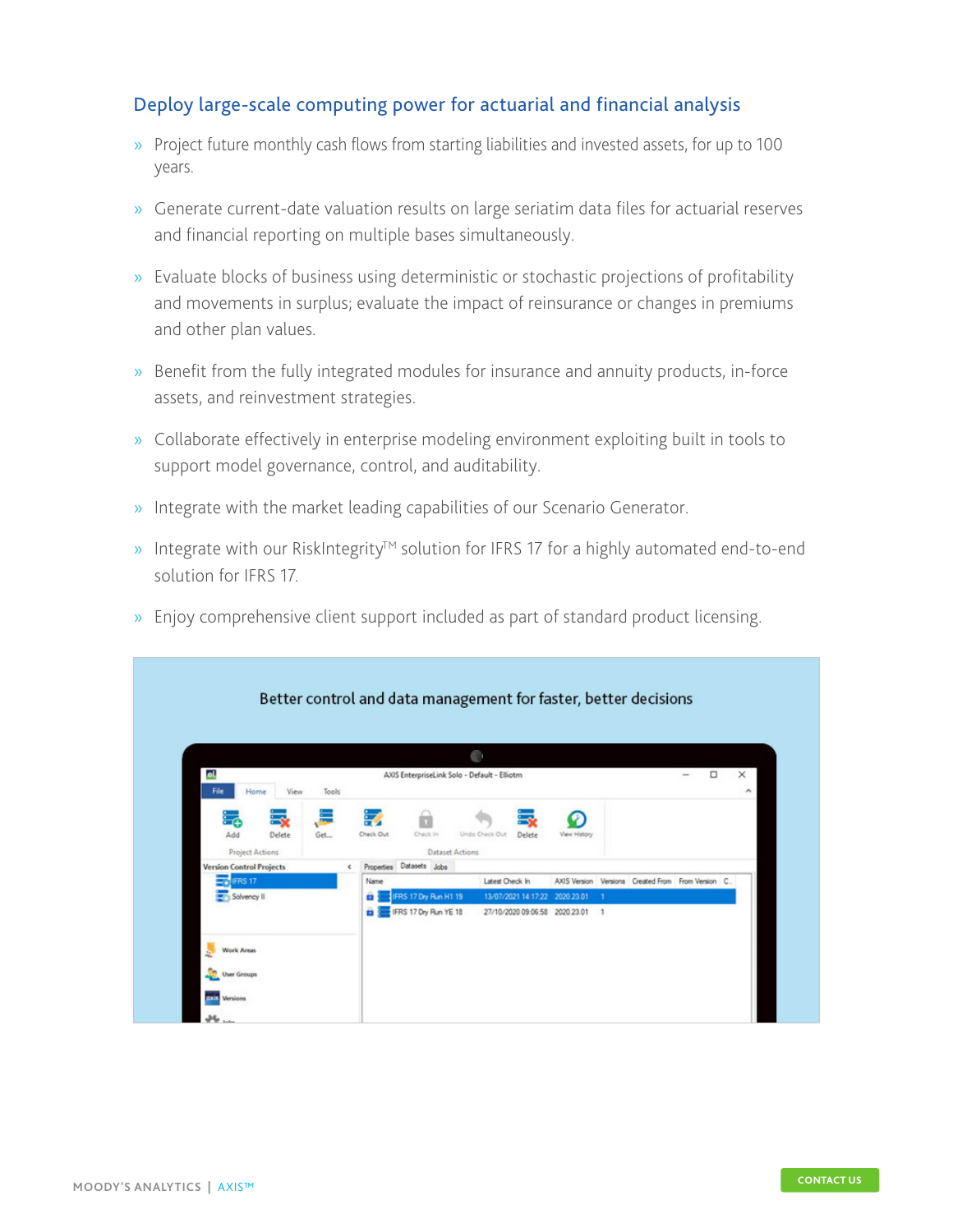### Advanced Modeling For Multiple Business Applications

- » Share software and models across the organization to perform a wide variety of actuarial applications using common assumption and business data.
- » Fast execution of policy by policy projections.
- » Consistently model liabilities and assets including advanced stochastic modeling.
- » Produce full financial projections with customizable reports, based on in-force business and defined levels of sales of new business.
- » Design new products and solutions for life insurance, disability insurance, critical illness, savings products, and annuities quickly adjusting to reach target profitability or other performance metrics.
- » Connect to multiple data sources with integrated interfaces and automate the end-toend execution of large corporate models with optimal efficiency and total run time performance.
- » Access our extensive list of advanced actuarial modeling functionality.